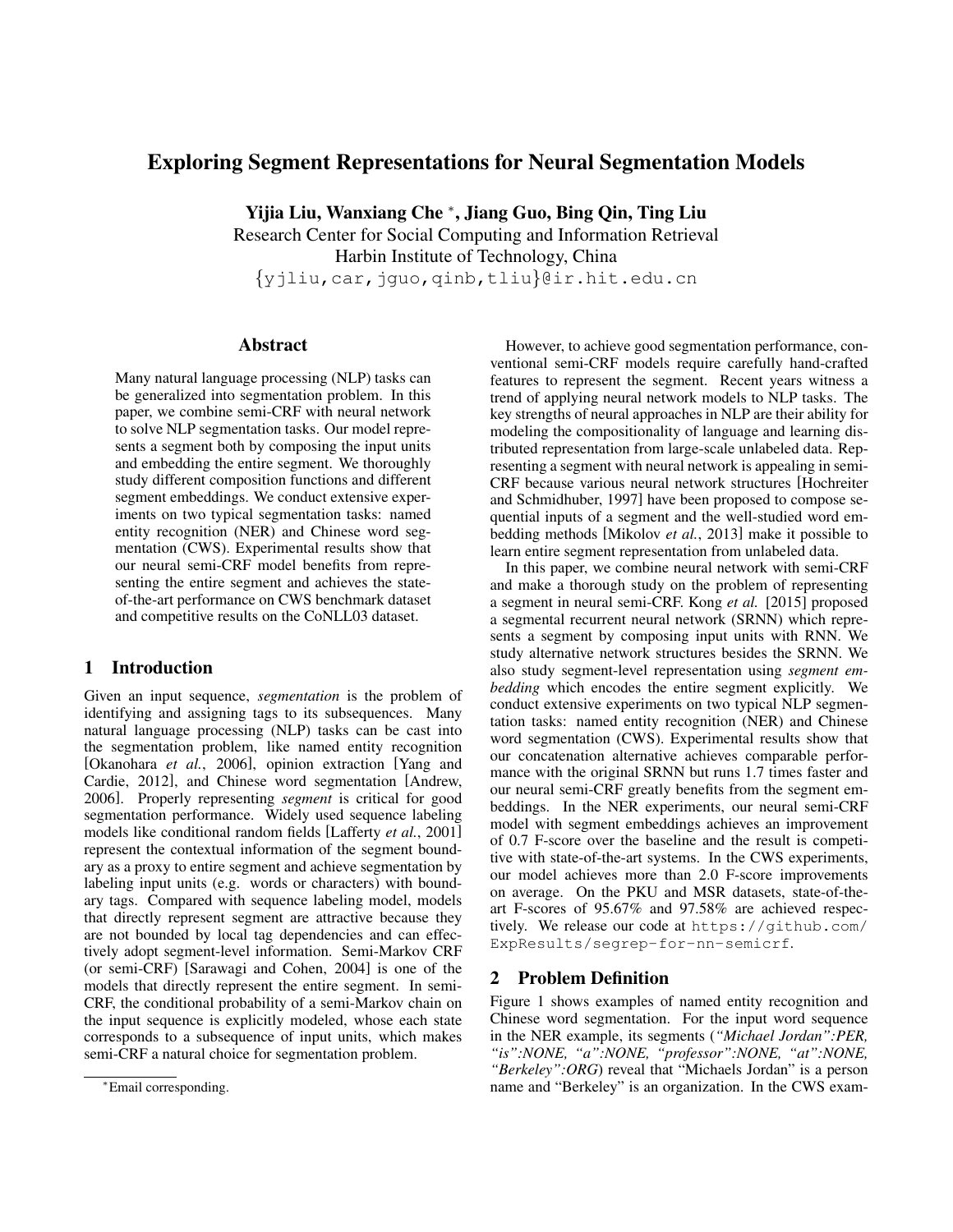

Figure 1: Examples for named entity recognition (above) and Chinese word segmentation (below).

ple, the subsequences ("浦东/Pudong", "开发/development", "与/and", "建设/construction") of the input character sequence are recognized as words. Both NER and CWS take an input sequence and partition it into disjoint subsequences.

Formally, for an input sequence  $\mathbf{x} = (x_1, ..., x_{|\mathbf{x}|})$  of length  $|\mathbf{x}|$ , let  $x_{a:b}$  denote its subsequence  $(x_a, ..., x_b)$ . A *segment* of x is defined as  $(u, v, y)$  which means the subsequence  $x_{u:v}$ is associated with label y. A *segmentation* of x is a *segment* sequence  $s = (s_1, ..., s_p)$ , where  $s_j = (u_j, v_j, y_j)$  and  $u_{j+1} =$  $v_i + 1$ . Given an input sequence x, the *segmentation* problem can be defined as the problem of finding x's most probable *segment* sequence s.

# 3 Neural Semi-Markov CRF

Semi-Markov CRF (or semi-CRF, Figure 2a) [Sarawagi and Cohen, 2004] models the conditional probability of s on x as

$$
p(\mathbf{s}|\mathbf{x}) = \frac{1}{Z(\mathbf{x})} \exp\{W \cdot G(\mathbf{x}, \mathbf{s})\}
$$

where  $G(x, s)$  is the feature function, W is the weight vector and  $Z(\mathbf{x}) = \sum_{\mathbf{s}' \in \mathbf{S}} \exp\{W \cdot G(\mathbf{x}, \mathbf{s}')\}$  is the normalize factor of all possible *segmentations* S over x.

By restricting the scope of feature function within a segment and ignoring label transition between segments (0 order semi-CRF),  $G(x, s)$  can be decomposed as  $G(x, s) =$  $\sum_{j=1}^{p} g(\mathbf{x}, s_j)$  where  $g(\mathbf{x}, s_j)$  maps segment  $s_j$  into its representation. Such decomposition allows using efficient dynamic programming algorithm for inference. To find the best segmentation in semi-CRF, let  $\alpha_j$  denote the best segmentation ends with  $j^{\text{th}}$  input and  $\alpha_j$  is recursively calculated as

$$
\alpha_j = \max_{l=1...L,y} \Psi(j-l,j,y) + \alpha_{j-l-1}
$$

where L is the maximum length manually defined and  $\Psi(j$  $l, j, y$  is the transition weight for  $s = (j - l, j, y)$  in which  $\Psi(j-l, j, y) = W \cdot g(\mathbf{x}, s).$ 

Previous semi-CRF works [Sarawagi and Cohen, 2004; Okanohara *et al.*, 2006; Andrew, 2006; Yang and Cardie, 2012] parameterize  $g(x, s)$  as a sparse vector, each dimension of which represents the value of corresponding feature function. Generally, these feature functions fall into two types: 1) the *CRF style features* which represent input unit-level information such as "the specific words at location  $i$ " 2) the *semi-CRF style features* which represent segment-level information such as "the length of the segment".

Kong *et al.* [2015] proposed the segmental recurrent neural network model (SRNN, see Figure 2b) which combines the semi-CRF and the neural network model. In SRNN,  $q(\mathbf{x}, s)$ is parameterized as a bidirectional LSTM (bi-LSTM). For a segment  $s_i = (u_i, v_i, y_i)$ , each input unit x in subsequence  $(x_{u_j},...,x_{v_j})$  is encoded as *embedding* and fed into the bi-LSTM. The rectified linear combination of the final hidden layers from bi-LSTM is used as  $g(x, s)$ . Kong *et al.* [2015] pioneers in representing a segment in neural semi-CRF. Bi-LSTM can be regarded as "neuralized" *CRF style features* which model the input unit-level compositionality. However, in the SRNN work, only the bi-LSTM was employed without considering other input unit-level composition functions. What is more, the *semi-CRF styled* segment-level information as an important representation was not studied. In the following sections, we first study alternative input unit-level composition functions (3.1). Then, we study the problem of representing a segment at segment-level (3.2).

# 3.1 Alternative Seg-Rep. via Input Composition Segmental CNN

Besides recurrent neural network (RNN) and its variants, another widely used neural network architecture for composing and representing variable-length input is the convolutional neural network (CNN) [Collobert *et al.*, 2011]. In CNN, one or more filter functions are employed to convert a fix-width segment in sequence into one vector. With filter function "sliding" over the input sequence, contextual information is encoded. Finally, a pooling function is used to merge the vectors into one. In this paper, we use a filter function of width 2 and max-pooling function to compose input units of a segment. Following SRNN, we name our CNN segment representation as SCNN (see Figure 2c).

However, one problem of using CNN to compose input units into segment representation lies in the fact that the maxpooling function is insensitive to input position. Two different segments sharing the same vocabulary can be treated without difference. In a CWS example, "球拍卖" (racket for sell) and "拍卖球" (ball audition) will be encoded into the same vector in SCNN if the vector of " $\hat{\text{H}}\ddot{\text{F}}$ " that produced by filter function is always preserved by max-pooling.

### Segmental Concatenation

Concatenation is also widely used in neural network models to represent fixed-length input. Although not designed to handle variable-length input, we see that in the inference of semi-CRF, a maximum length  $L$  is adopted, which make it possible to use padding technique to transform the variable-length representation problem into fixed-length of L. Meanwhile, concatenation preserves the positions of inputs because they are directly mapped into the certain positions in the resulting vector. In this paper, we study an alternative concatenation function to compose input units into segment representation, namely the SCONCATE model (see Figure 2d). Compared with SRNN, SCONCATE requires less computation when representing one segment, thus can speed up the inference.

### 3.2 Seg-Rep. via Segment Embeddings

For segmentation problems, a segment is generally considered more informative and less ambiguous than an individual input. Incorporating segment-level features usually lead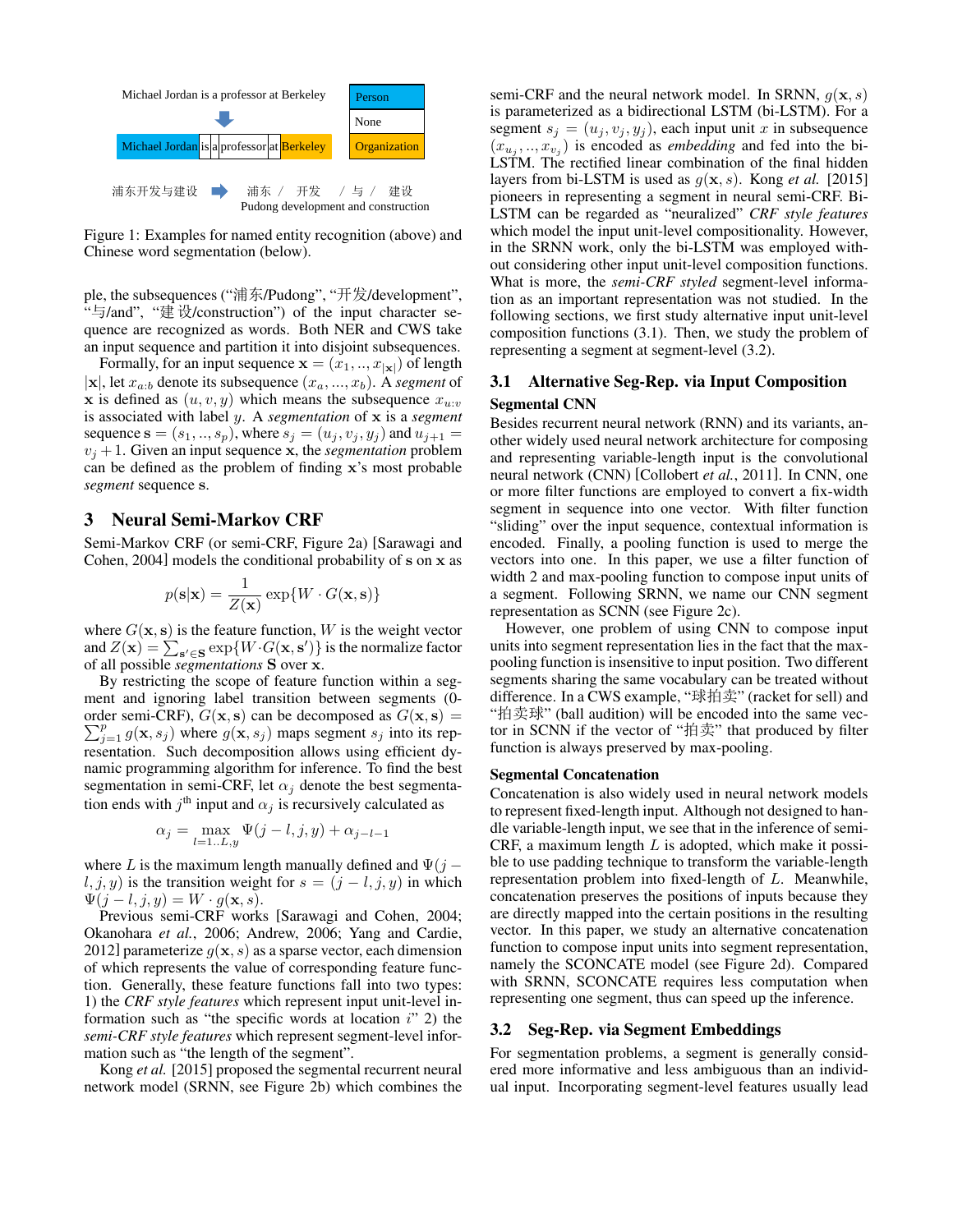

Figure 2: An illustration for the semi-CRF, SRNN, SCNN and SCONCATE. In these figures, circles represent the inputs, blue rectangles represent *factors* in graphic model and yellow rectangles represent generic nodes in the neural network model.



Figure 3: Our neural semi-CRF model with segment representation from input composition and segment embeddings.

performance improvement in previous semi-CRF work. Segment representations in Section 3.1 only model the composition of input units. It can be expected that the segment embedding which encodes an entire subsequence as a vector can be an effective way for representing a segment.

In this paper, we treat the segment embedding as a lookupbased representation, which retrieves the embedding table with the surface string of entire segment. With the entire segment properly embed, it is straightforward to combine the segment embedding with the composed vector from the input so that multi-level information of a segment is used in our model (see Figure 3). However, how to obtain such embeddings is not a trivial problem.

A natural solution for obtaining the segment embeddings can be collecting all the "correct" segments from training data into a lexicon and learning their embeddings as model parameters. However, the in-lexicon segment is a strong clue for a subsequence being a correct segment, which makes our model vulnerable to overfitting. Unsupervised pre-training has been proved an effective technique for improving the robustness of neural network model [Erhan *et al.*, 2010]. To mitigate the overfitting problem, we initialize our segment embeddings with the pre-trained one.

Word embedding gains a lot of research interest in recent years [Mikolov *et al.*, 2013] and is mainly carried on English texts which are naturally segmented. Different from the word embedding works, our segment embedding requires largescale segmented data, which cannot be directly obtained. Following Wang *et al.* [2011] which utilize automatically segmented data to enhance their model, we obtain the autosegmented data with our neural semi-CRF baselines (SRNN, SCNN, and SCONCATE) and use the auto-segmented data to



Figure 4: An example for fine-tuning decreases the generalization power of pre-trained segment embedding. "1994 World Cup" does not occur in the training data and its similarity with "1998 World Cup" is broken because "1998\_World\_Cup" is tuned.

learn our segment embeddings.

Another line of research shows that machine learning algorithms can be boosted by ensembling *heterogeneous* models. Our neural semi-CRF model can take knowledge from heterogeneous models by using the segment embeddings learned on the data segmented by the heterogeneous models. In this paper, we also obtain the auto-segmented data from a conventional CRF model which utilizes hand-crafted sparse features. Once obtaining the auto-segmented data, we learn the segment embeddings in the same with word embeddings.

A problem that arises is the fine-tuning of segment embeddings. Fine-tuning can learn a task-specific segment embeddings for the segments that occur in the training data, but it breaks their relations with the un-tuned out-of-vocabulary segments. Figure 4 illustrates this problem. Since OOV segments can affect the testing performance, we also try learning our model without fine-tuning the segment embeddings.

### 3.3 Model details

In this section, we describe the detailed architecture for our neural semi-CRF model.

#### Input Unit Representation

Following Kong *et al.* [2015], we use a bi-LSTM to represent the input sequence. To obtain the input unit representation, we use the technique in Dyer *et al.* [2015] and separately use two parts of input unit embeddings: the pre-trained embeddings  $E^p$  without fine-tuning and fine-tuned embeddings  $E^t$ . For the *i*th input,  $E_i^p$  and  $E_i^t$  are merged together through linear combination and form the input unit representation

$$
I_i = \text{ReLU}(W^{\mathcal{I}}[E^p_i; E^t_i] + b^{\mathcal{I}})
$$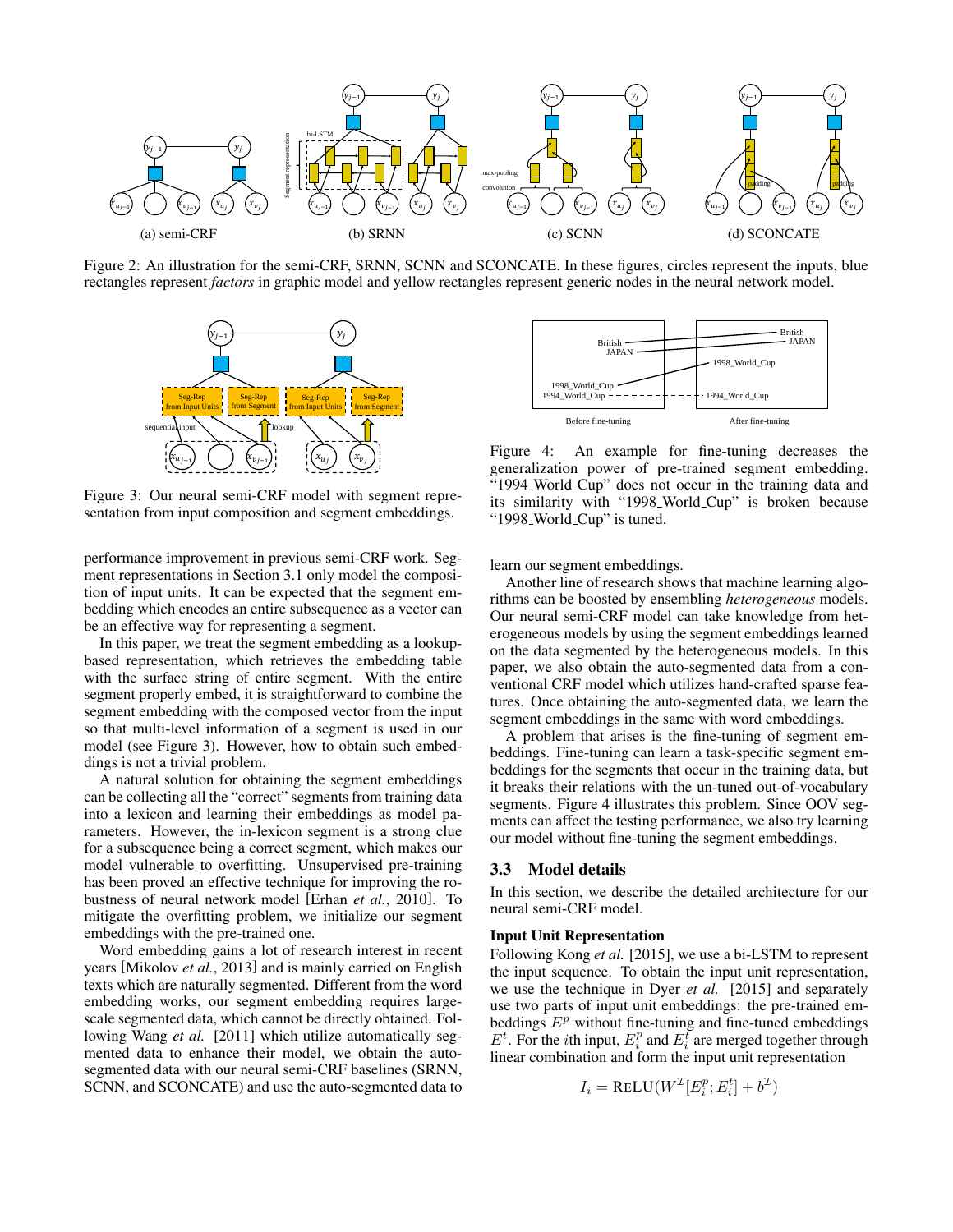| fixed input unit embedding $E_i^p$ size      | 100 |
|----------------------------------------------|-----|
| fine tuned input unit embedding $E_i^t$ size | 32  |
| input unit representation $I_i$ size         | 100 |
| LSTM hidden layer $H_i$ size                 | 100 |
| seg-rep via input composition SCOMP          | 64  |
| seg-rep via segment embedding SEMB           | 50  |
| label embedding $E_{y_i}^Y$ size             | 20  |
| final segment representation $S_i$ size      | 100 |

Table 1: Hyper-parameter settings

where the notation of  $W[X_1;..;X_n]$  equals to  $X_1,..,X_n$ 's linear combination  $W_1X_1 + ... + W_nX_n$  and  $b^I$  is the bias. After obtaining the representation for each input unit, a sequence  $(I_1, ..., I_{|\mathbf{x}|})$  is fed to a bi-LSTM. The hidden layer of forward LSTM  $\overrightarrow{H_i}$  and backward LSTM  $\overleftarrow{H_i}$  are combined as

$$
H_i = \text{ReLU}(W^{\mathcal{H}}[\overrightarrow{H_i}; \overleftarrow{H_i}] + b^{\mathcal{H}})
$$

and used as the  $i<sup>th</sup>$  input unit's final representation.

# Segment Representation

Given a segment  $s_j = (u_j, v_j, y_j)$ , a generic function  $SCOMP(H_{u_j},...,H_{v_j})$  stands for the segment representation that composes the input unit representations  $(H_{u_j},...,H_{v_j})$ . In this work, SCOMP is instantiated with three different functions: SRNN, SCNN and SCONCATE. Besides composing input units, we also employ the segment embeddings as segment-level representation. Embedding of the segment  $s_j = (u_j, v_j, y_j)$  is denoted as a generic function  $\text{SEMB}(x_{u_j}...x_{v_j})$  which converts the subsequence  $(x_{u_j},...,x_{v_j})$  into its embedding through a lookup table. At last, the representation of segment  $s_i$  is calculated as

$$
S_j = \text{RELU}(W^S[\text{SComp}_j; \text{SEMB}_j; E^Y_{y_j}] + b^S)
$$

where  $E<sup>Y</sup>$  is the embedding for the label of a segment.

Throughout this paper, we use the same hyper-parameters for different experiments as listed in Table 1.

#### Training Procedure

In this paper, negative log-likelihood is used as learning objective. We follow Dyer *et al.* [2015] and use stochastic gradient descent to optimize model parameters. Initial learning rate is set as  $\eta_0 = 0.1$  and updated as  $\eta_t = \eta_0/(1 + 0.1t)$ on each epoch  $t$ . Best training iteration is determined by the evaluation score on development data.

# 4 Experiment

We conduct our experiments on two NLP segmentation tasks: named entity recognition and Chinese word segmentation.

# 4.1 Dataset and Word Embedding

For NER, we use the CoNLL03 dataset which is widely adopted for evaluating NER models' performance. F-score is used as evaluation metric.<sup>1</sup>

For CWS, we follow previous study and use three Simplified Chinese datasets: PKU and MSR from 2<sup>nd</sup> SIGHAN bakeoff and Chinese Treebank 6.0 (CTB6). For the PKU and MSR datasets, last 10% of the training data are used as development data as [Pei *et al.*, 2014] does. For CTB6 data, recommended data split is used. We convert all the double byte digits and letters in the PKU data into single byte. Like NER, CWS performance is evaluated by F-score.<sup>2</sup>

Unlabeled data are used to learn both the input unit embeddings (word embedding for NER, character embedding for CWS) and segment embeddings. For NER, we use RCV1 data as our unlabeled English data. For CWS, Chinese gigawords is used as unlabeled Chinese data. Throughout this paper, we use the word embedding toolkit released by Ling *et al.* [2015] to obtain both the input unit embeddings and segment embeddings.<sup>3</sup>

### 4.2 Baseline

We compare our models with three baselines:

- 1. SPARSE-CRF: The CRF model using sparse handcrafted features.
- 2. NN-LABELER: The neural network sequence labeling model making classification on each input unit.
- 3. NN-CRF: The neural network CRF which models the conditional probability of a label sequence over the input sequence.

BIESO-tag schema is used in all the CRF and sequence labeling models.<sup>4</sup> For SPARSE-CRF, we use the baseline feature templates in Guo *et al.* [2014] for NER and Jiang *et al.* [2013]'s feature templates for CWS. Both NN-LABELER and NN-CRF take the same input unit representation as our neural semi-CRF models but vary on the output structure and do not explicitly model segment-level information.

### 4.3 Comparing Different Input Composition Functions

We first consider the problem of representing segments via composing input units and compare different input composition functions. Results on NER and CWS data are shown in Table 2. From this table, the SRNN and SCONCATE achieve comparable results and perform better than the SCNN. Although CNN can model input sequence at any length, its invariance to the exact position can be a flaw in representing segments. The experimental results confirm that and show the importance of properly handling the input position. Considering SCNN's relatively poor performance, we only study SRNN and SCONCATE in the following experiments.

Comparing with NN-LABELER, structure prediction models (NN-CRF and neural semi-CRF) generally achieve better performance. The best structure prediction model outperforms NN-LABELER by 0.4% on NER and 1.11% averagely on CWS according to Table 2. But the difference between the neural structure prediction models is not significant. NN-CRF performs better than the best neural semi-CRF model

<sup>1</sup>conlleval script in CoNLL03 shared task is used.

 $2$  score script in  $2<sup>nd</sup>$  SIGHAN bakeoff is used.

<sup>3</sup>https://github.com/wlin12/wang2vec

<sup>&</sup>lt;sup>4</sup>O tag which means OUTSIDE is not adopted in CWS experiments since CWS doesn't involve assigning tags to segments.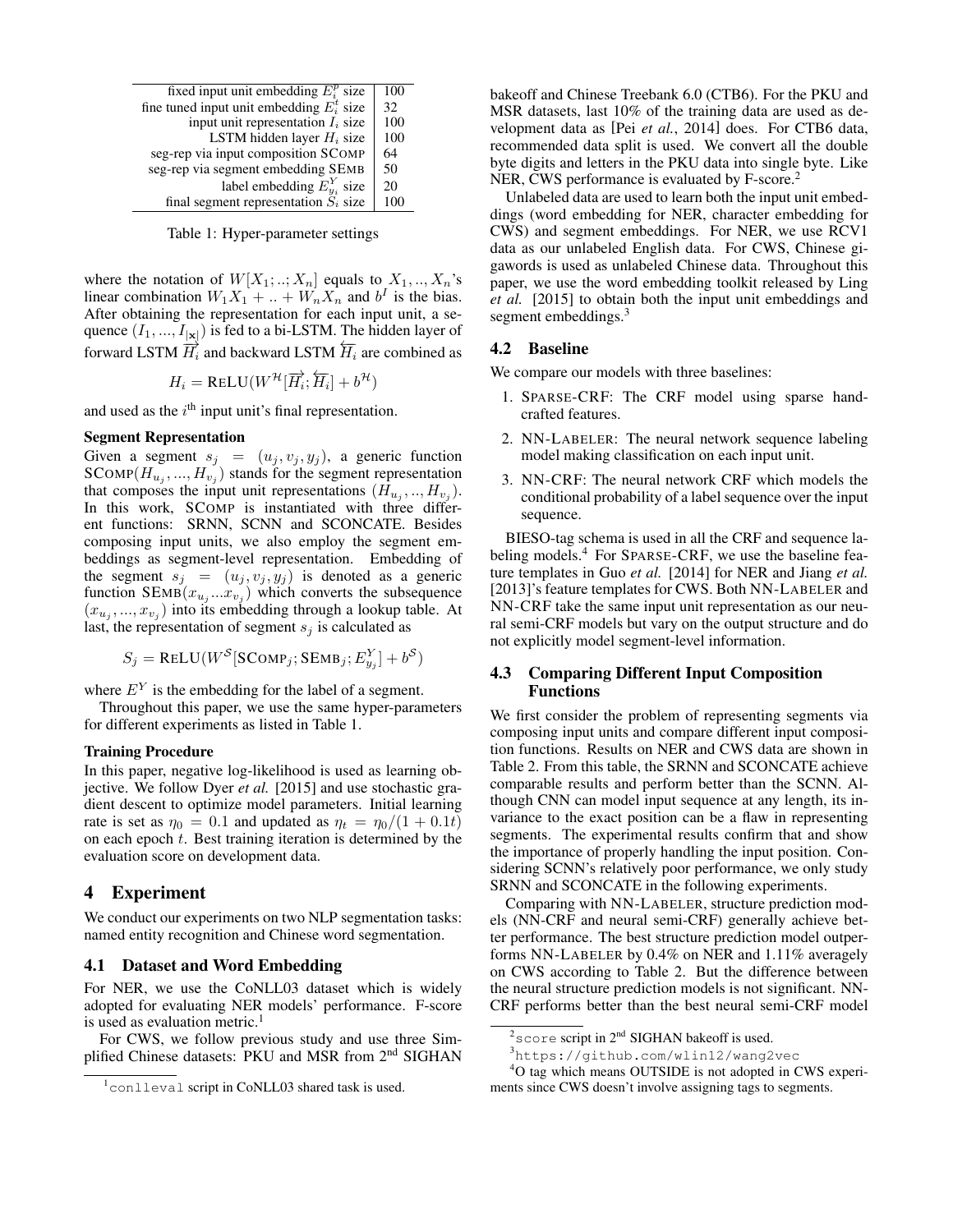|                 |                 |         | <b>NER</b> |                  |       |            | <b>CWS</b> |            |       |      |
|-----------------|-----------------|---------|------------|------------------|-------|------------|------------|------------|-------|------|
|                 |                 | CoNLL03 |            | CTB <sub>6</sub> |       | <b>PKU</b> |            | <b>MSR</b> |       |      |
| model           |                 | dev     | test       | dev              | test  | dev        | test       | dev        | test  | spd  |
| baseline        | NN-LABELER      | 93.03   | 88.62      | 93.70            | 93.06 | 93.57      | 92.99      | 93.22      | 93.79 | 3.30 |
|                 | NN-CRF          | 93.06   | 89.08      | 94.33            | 93.65 | 94.09      | 93.28      | 93.81      | 94.17 | 2.72 |
|                 | SPARSE-CRF      | 88.87   | 83.43      | 95.68            | 95.08 | 95.85      | 95.06      | 96.09      | 96.54 |      |
| neural semi-CRF | <b>SRNN</b>     | 92.97   | 88.63      | 94.56            | 94.06 | 94.86      | 93.91      | 94.38      | 95.21 | 0.62 |
|                 | <b>SCONCATE</b> | 92.96   | 89.07      | 94.34            | 93.96 | 94.41      | 93.57      | 94.05      | 94.53 | 1.08 |
|                 | <b>SCNN</b>     | 91.53   | 87.68      | 87.82            | 87.51 | 79.64      | 80.75      | 85.04      | 85.79 | 1.46 |

Table 2: The NER and CWS results of the baseline models and our neural semi-CRF models with different input composition functions. *spd* represents the inference speed and is evaluated by the number of tokens processed per millisecond.



Figure 5: Negative log-likelihood (blue lines) and development F-score (red lines) by iterations. Solid lines show the model with randomly initialized segment embeddings. Dashed lines show that initialized with pre-trained.

(SCONCATE) on NER while the both SRNN and SCON-CATE outperform NN-CRF on three CWS datasets. We address this to the fact either the NN-CRF or the neural semi-CRF merely takes input-level information and not sufficiently adopts segment-level information into the models.

A further comparison on inference speed shows that SCONCATE runs 1.7 times faster than SRNN, but slower than the NN-LABELER and NN-CRF, which is resulted from the intrinsic difference in time complexity.

# 4.4 Comparing Different Segment Embeddings

Next we study the effect of different segment embeddings. Using a segmentation model, we can obtain auto-segmented unlabeled data, then learn the segment embeddings. In this paper, we tried two segmentation models. One is the neural semi-CRF baseline which represents segment by composing input and another one is the CRF model using sparse handcrafted features. For convenience, we use SEMB-HOMO and SEMB-HETERO to note the segment embeddings learned from their auto-segmented data respectively.

# Effect of Pre-trained Segment Embeddings

We first incorporate randomly initialized segment embeddings into our model and tune the embeddings along with other parameters. However our preliminary experiments of adding these embeddings into SRNN witness a severe drop of F-score on the CoNLL03 development set (from 92.97% to 77.5%). A further investigation shows that the randomly initialized segment embeddings lead to severe overfitting. Figure 5 shows the learning curve in training the NER model.

| model            | CoNLL03 | CTB <sub>6</sub> | <b>PKU</b> | <b>MSR</b> |
|------------------|---------|------------------|------------|------------|
| <b>SRNN</b>      | 92.97   | 94.56            | 94.86      | 94.80      |
| +SEMB-HOMO W/FT  | 92.97   | 95.83            | 96.70      | 97.32      |
| +SEMB-HOMO WO/FT | 93.14   | 95.91            | 96.64      | 96.59      |
| <b>SCONCATE</b>  | 92.96   | 94.34            | 94.41      | 94.05      |
| +SEMB-HOMO W/FT  | 93.07   | 95.79            | 96.75      | 97.29      |
| +SEMB-HOMO WO/FT | 93.36   | 95.88            | 96.50      | 96.44      |
| OOV              | 46.02   | 5.45             | 5.80       | 2.60       |

Table 3: Effect of fine-tuning (FT) segment embedding on development data. For CoNLL03 data, a named entity is "outof-vocabulary" when it is not included in the training data as a named entity.

From this figure, the model with randomly initialized segment embeddings converge to the training data at about  $5<sup>th</sup>$  iteration and the development performance stops increasing at the same time. However, by initializing with SEMB-HOMO, the development set performance increase to 93%, which shows the necessity of pre-trained segment embeddings.

### Effect of Fine-tuning Segment Embeddings

We study the effect of fine-tuning the segment embeddings by imposing SEMB-HOMO into our model. Table 3 shows the experimental results on development data. We find that our models benefit from fixing the segment embeddings on CoNLL03. While on MSR, fine-tuning the embeddings helps. Further study on the out-of-vocabulary rate shows that the OOV rate of MSR is very low, thus fine-tuning on segment embeddings help to learn a better task-specified segment representation. However, on CoNLL03 data whose OOV rate is high, fine-tuning the segment embedding harms the generalization power of pre-trained segment embeddings.

### Effect of Heterogeneous Segment Embeddings

In previous sections, our experiments are mainly carried on the segment embeddings obtained from homogeneous models. In this section, we use our SPARSE-CRF as the heterogeneous model to obtain SEMB-HETERO. We compare the models with SEMB-HETERO and SEMB-HOMO on the development data in Figure 6. These results show that SEMB-HETERO generally achieve better performance than the SEMB-HOMO. On the CoNLL03 and MSR dataset, the differences are significant. Meanwhile, we see that finetuning the segment embedding can narrow the gap between SEMB-HETERO and SEMB-HOMO.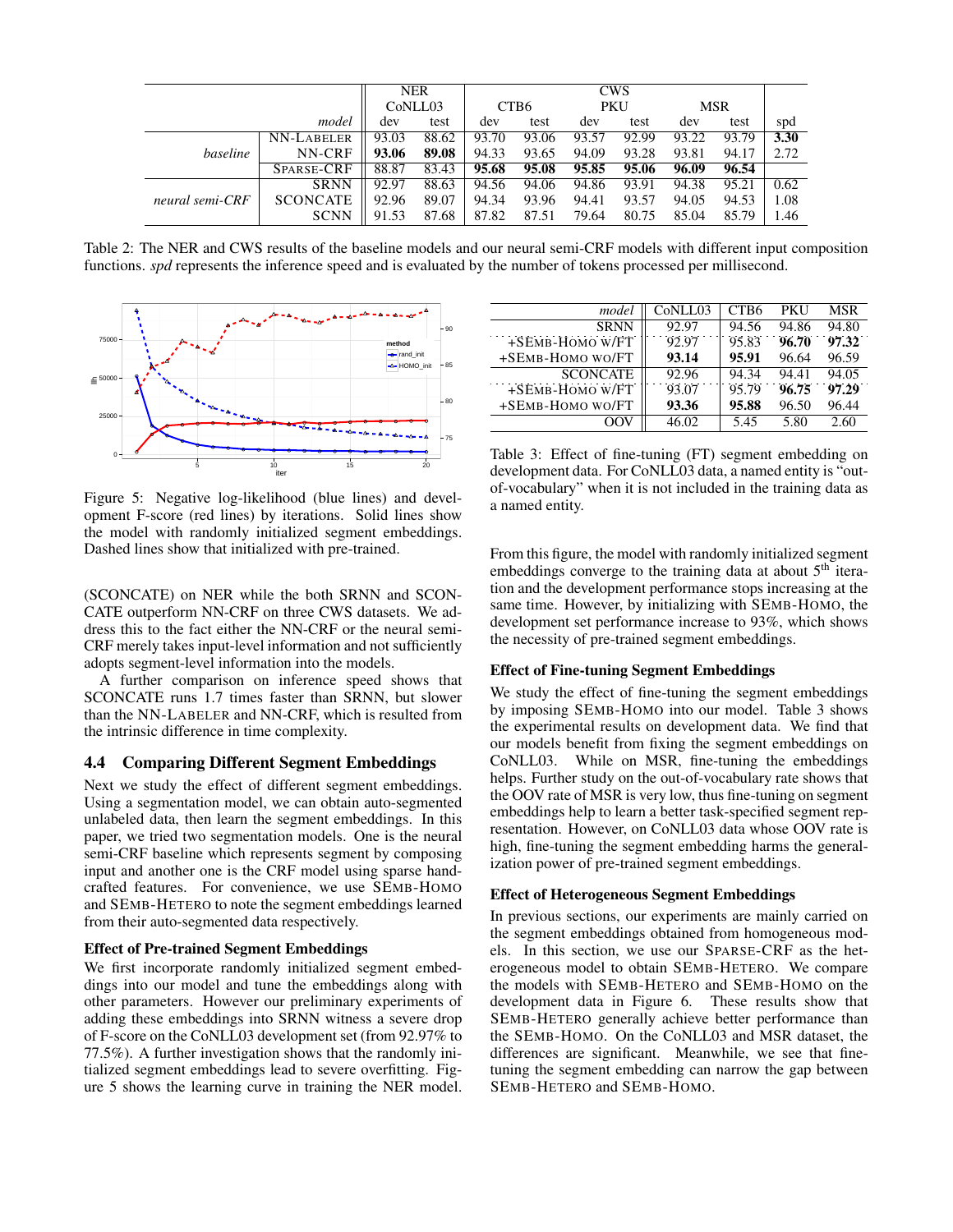

Figure 6: Comparison between models with SEMB-HOMO and SEMB-HETERO on development data. The rows show different baseline neural semi-CRF models and the columns show whether fine-tuning (FT) the segment embeddings.

| model             | CoNLL03 | CTB <sub>6</sub> | <b>PKU</b> | MSR     |
|-------------------|---------|------------------|------------|---------|
| NN-LABELER        | 88.62   | 93.06            | 92.99      | 93.79   |
| NN-CRF            | 89.08   | 93.65            | 93.28      | 94.17   |
| <b>SPARSE-CRF</b> | 83.43   | 95.08            | 95.06      | 96.54   |
| <b>SRNN</b>       | 88.63   | 94.06            | 93.91      | 95.21   |
| +SEMB-HETERO      | 89.59   | 95.48            | 95.60      | 97.39   |
|                   | $+0.96$ | $+1.42$          | $+1.69$    | $+2.18$ |
| <b>SCONCATE</b>   | 89.07   | 93.96            | 93.57      | 94.53   |
| +SEMB-HETERO      | 89.77   | 95.42            | 95.67      | 97.58   |
|                   | $+0.70$ | $+1.43$          | $+2.10$    | $+3.05$ |

Table 4: Comparison between baselines and our neural semi-CRF model with segment embeddings.

### Final Result

At last, we compare our neural semi-CRF model leveraging additional segment embeddings with those only represent segment by composing input. Table 4 shows the result on the NER and CWS test data. Style of segment embeddings (HOMO or HETERO) and whether fine-tune it is decided by the development data. From this result, we see that segmentlevel representation greatly boost up model's performance. On NER, an improvement of 0.7% is observed and that improvement on CWS is more than 2.0% on average.

We compare our neural semi-CRF model leveraging multilevels segment representation with other state-of-the-art NER and CWS systems. Table 5 shows the NER comparison results. The first block shows the results of neural NER models and the second one shows the non-neural models. All these work employed hand-crafted features like capitalization. Collobert *et al.* [2011], Guo *et al.* [2014], and Passos *et al.* [2014] also utilize lexicon as an additional knowledge resource. Without any hand-crafted features, our model can achieve comparable performance with the models utilizing domain-specific features.

Table 6 shows the comparison with the state-of-the-art CWS systems. The first block of Table 6 shows the neural CWS models and second block shows the non-neural models. Our neural semi-CRF model with multi-level segment representation achieves the state-of-the-art performance on PKU and MSR data. On CTB6 data, our model's performance is also close to Wang *et al.* [2011] which uses semi-supervised features extracted auto-segmented unlabeled data. Accord-

| genre    | model                            | CoNLL03 |
|----------|----------------------------------|---------|
| NN       | [Collobert <i>et al.</i> , 2011] | 89.59   |
|          | [Huang et al., 2015]             | 90.10   |
| $non-NN$ | [Ando and Zhang, 2005]           | 89.31   |
|          | [Guo et al., 2014]               | 88.58   |
|          | [Passos et al., 2014]            | 90.90   |
|          | our best                         | 89.77   |

Table 5: Comparison with the state-of-the-art NER systems.

| genre    | model                        | CTB6  | PKU  | MSR   |
|----------|------------------------------|-------|------|-------|
| NN       | [Zheng <i>et al.</i> , 2013] |       | 92.4 | 93.3  |
|          | [Pei et al., 2014]           |       | 94.0 | 94.9  |
|          | [Pei et al., 2014] w/bigram  |       | 95.2 | 97.2  |
|          | [Kong et al., 2015]          |       | 90.6 | 90.7  |
|          | [Tseng, 2005]                |       | 95.0 | 96.4  |
| $non-NN$ | [Zhang and Clark, 2007]      |       | 95.1 | 97.2  |
|          | [Sun et al., 2009]           |       | 95.2 | 97.3  |
|          | [Wang et al., 2011]          | 95.7  |      |       |
|          | our best                     | 95.48 |      | 97.58 |

Table 6: Comparison with the state-of-the-art CWS systems.

ing to Pei *et al.* [2014], significant improvements can be achieved by replacing character embeddings with characterbigram embeddings. However we didn't employ this trick considering the unification of our model.

## 5 Related Work

Semi-CRF has been successfully used in many NLP tasks like information extraction [Sarawagi and Cohen, 2004], opinion extraction [Yang and Cardie, 2012] and Chinese word segmentation [Andrew, 2006; Sun *et al.*, 2009]. Its combination with neural network is relatively less studied. To the best of our knowledge, our work is the first one that achieves stateof-the-art performance with neural semi-CRF model.

Domain specific knowledge like capitalization has been proved effective in named entity recognition [Ratinov and Roth, 2009]. Segment-level abstraction like whether the segment matches a lexicon entry also leads performance improvement [Collobert *et al.*, 2011]. To keep the simplicity of our model, we didn't employ such features in our NER experiments. But our model can easily take these features and it is hopeful the NER performance can be further improved.

Utilizing auto-segmented data to enhance Chinese word segmentation has been studied in Wang *et al.* [2011]. However, only statistics features counted on the auto-segmented data was introduced to help to determine segment boundary and the entire segment was not considered in their work. Our model explicitly uses the entire segment.

# 6 Conclusion

In this paper, we systematically study the problem of representing a segment in neural semi-CRF model. We propose a concatenation alternative for representing segment by composing input units which is equally accurate but runs faster than SRNN. We also propose an effective way of incorporating segment embeddings as segment-level representation and it significantly improves the performance. Experiments